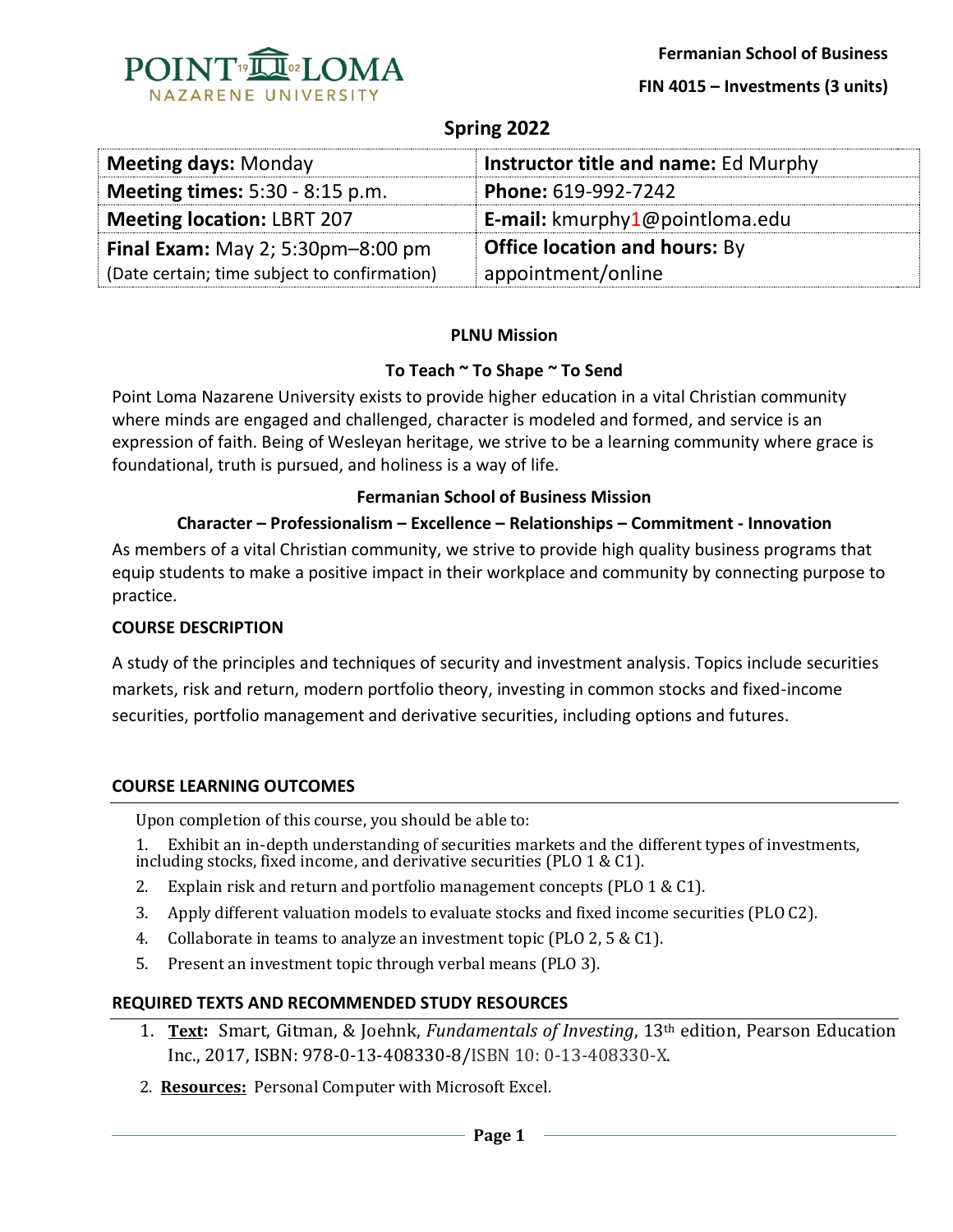### **ASSESSMENT AND GRADING**

| <u>Assignment:</u>                           | <b>Points</b> | <b>Final Grade Scale:</b> |                 |
|----------------------------------------------|---------------|---------------------------|-----------------|
| Homework (9/10)                              | $180*$        | $A = 93 - 100\%$          | 930-1000 points |
| Discussions (10)                             | 100           | $A = 90 - 93\%$           | 900-929 points  |
| <b>Class Presentations (1)</b>               | <b>100</b>    | $B_+ = 87 - 90\%$         | 870-899 points  |
| <b>Class Participation/Attendance</b>        | 50            | $B = 83 - 87\%$           | 830-869 points  |
| <b>Murphy Minutes Discussions (5)</b>        | 50            | $B = 80 - 83\%$           | 800-829 points  |
| <b>Personal Finance session</b>              | 25            | $C_{\pm} = 77 - 80\%$     | 770-799 points  |
| Quizzes $(6/7)$                              | $120*$        | $C = 73 - 77\%$           | 730-769 points  |
| <b>Mid Term Exam</b>                         | 150           | $C = 70 - 73\%$           | 700-729 points  |
| <b>Final Exam (cumulative)</b>               | 225           | $D_{+} = 67 - 570\%$      | 670-699 points  |
| <b>Total Possible Points for the Course:</b> | 1000          | $60 - 67\%$<br>$D =$      | 600-669 points  |
|                                              |               | $0 - 60\%$<br>$F =$       | $0-599$ points  |

\* - The lowest score of 10 homework assignments will be dropped. The lowest score of the 7 Quizzes will be dropped.

Additional information regarding graded events:

- a. *Discussion Questions:* The Opening Discussion Question assignment will provide each student an opportunity to ask me anything about investing. Each of the remaining Discussion Question assignments will consist of each student answering one Discussion Question relating to a particular chapter or chapters of the textbook and respond to or comment on two answers from other students' posts on the same assignment. Each answer should be based upon the corresponding chapter readings, lectures and other knowledge each student may have. For each response, students are to provide additional insight (or different perspectives or corrections) to their classmate's original answer based upon what has been learned from the assigned reading, lecture and homework for the corresponding chapter. All Discussion Question answers and responses are to be completed directly in Canvas.
- b. *Participation*: Participation grading will be based on your attendance and participation in class sessions.
- c. *Quizzes*: There will be quizzes during the semester consisting of multiple choice and true/false questions. Such quizzes will be given at the beginning of the class period and students must be present in class to take the quiz. No makeup quizzes will be issued if one is missed.
- d. *Murphy Minute Discussions*: There will be a short video posted in Canvas some weeks in which I will discuss something related to recent events in the market. You will be required to make comments reflecting your view or understanding of the topic. This may require knowledge sources not in the textbook or involve your personal knowledge or experience about a topic.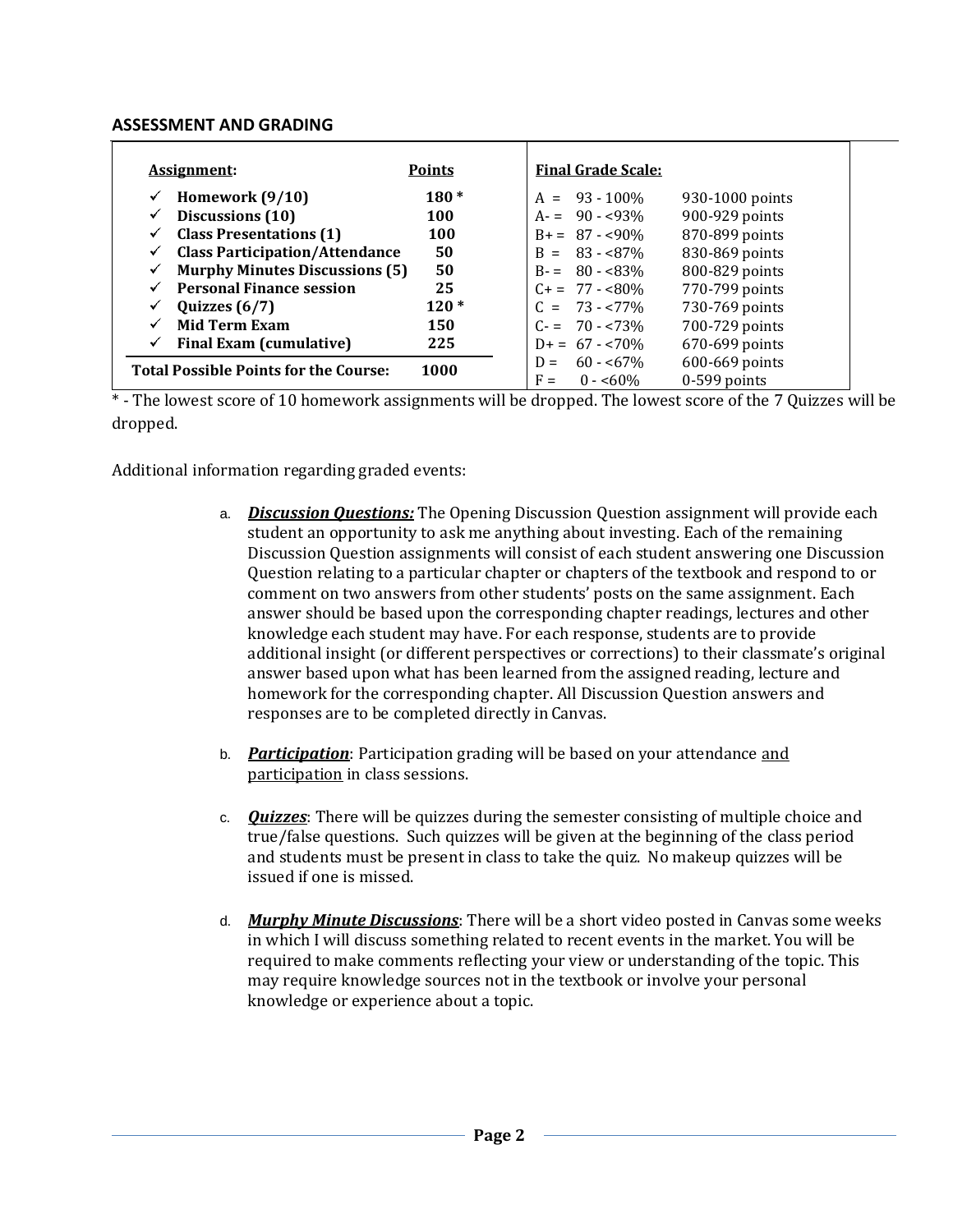- e. *Homework Assignments*: There will be ten (10) Homework Assignments, and the assignments will consist primarily of problems provided by the instructor. The specific Homework Assignments, as well as the due date/time for each, will be posted via Canvas. **Late Homework Assignments will not be accepted** as the instructor will review all assignments in class after each assignment is due. Submit only your own original work for Homework Assignments. While working together on Homework Assignments is encouraged, **you cannot share Homework Assignment (Microsoft Excel) files**. Homework Assignments must be **prepared using Microsoft Excel (or in a few cases, Microsoft Word)** and submitted through Canvas. Homework Assignments must include all work and supporting calculations in Excel for credit.
- f. *Student Presentation:* Students will create a presentation. Each presentation will be given as a team by two students, either in person or by video (TBD). The team will select a stock and will give a presentation regarding the pros and cons of such an investment, with one student supporting a positive outlook or the potential rewards and the other student supporting a negative outlook or the potential risks. Further details will be provided in class.
- g. *Personal Finance:* There will be a presentation on Personal Finance. Your attendance and engagement in the session plus follow-up questions and observations will be graded.

### **SPIRITUAL CARE**

Please be aware PLNU strives to be a place where you grow as whole persons. To this end, we provide resources for our students to encounter God and grow in their Christian faith. If students have questions, a desire to meet with the chaplain or have prayer requests you can contact the *Office of* [Spiritual Development](https://www.pointloma.edu/offices/spiritual-development)

# **PLNU COPYRIGHT POLICY**

Point Loma Nazarene University, as a non-profit educational institution, is entitled by law to use materials protected by the US Copyright Act for classroom education. Any use of those materials outside the class may violate the law.

# **PLNU ACADEMIC HONESTY POLICY**

Students should demonstrate academic honesty by doing original work and by giving appropriate credit to the ideas of others. Academic dishonesty is the act of presenting information, ideas, and/or concepts as one's own when they are in fact the results of another person's creativity and effort. A faculty member who believes a situation involving academic dishonesty has been detected may assign a failing grade for that assignment or examination, or, depending on the seriousness of the offense, for the course. Faculty should follow and students may appeal using the procedure in the university Catalog.

See **Academic Policies** for definitions of kinds of academic dishonesty and for further policy information.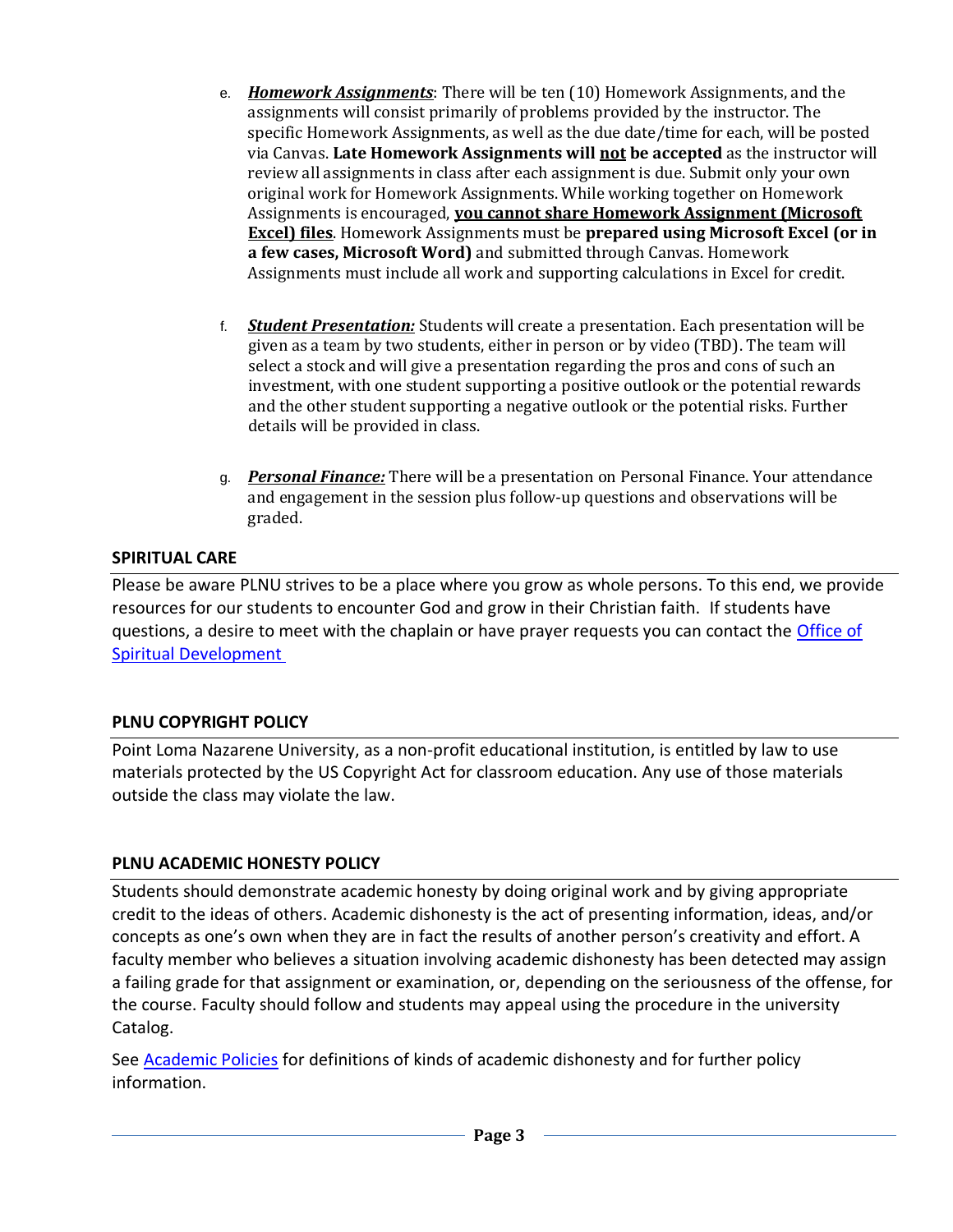# **PLNU ACADEMIC ACCOMMODATIONS POLICY**

PLNU is committed to providing equal opportunity for participation in all its programs, services, and activities. Students with disabilities may request course-related accommodations by contacting the Educational Access Center (EAC), located in the Bond Academic Center [\(EAC@pointloma.edu](mailto:EAC@pointloma.edu) or 619- 849-2486). Once a student's eligibility for an accommodation has been determined, the EAC will issue an academic accommodation plan ("AP") to all faculty who teach courses in which the student is enrolled each semester.

PLNU highly recommends that students speak with their professors during the first two weeks of each semester/term about the implementation of their AP in that particular course and/or if they do not wish to utilize some or all of the elements of their AP in that course.

Students who need accommodations for a disability should contact the EAC as early as possible (i.e., ideally before the beginning of the semester) to assure appropriate accommodations can be provided. It is the student's responsibility to make the first contact with the EAC.

# **PLNU ATTENDANCE AND PARTICIPATION POLICY**

Regular and punctual attendance at all class sessions is considered essential to optimum academic achievement. If the student is absent for more than 10 percent of class sessions, the faculty member will issue a written warning of de-enrollment. If the absences exceed 20 percent, the student may be de-enrolled without notice until the university drop date or, after that date, receive the appropriate grade for their work and participation.

# **USE OF TECHNOLOGY**

In order to be successful in your course, you'll need to meet the minimum technology and system requirements; please refer to the *[Technology and System Requirements](https://help.pointloma.edu/TDClient/1808/Portal/KB/ArticleDet?ID=108349)* information. Additionally, students are required to have headphone speakers, microphone, or webcams compatible with their computer available to use for any online or hybrid classes. Please note that any course with online proctored exams require a computer with a camera (tablets are not compatible) to complete exams online.

Problems with technology do not relieve you of the responsibility of participating, turning in your assignments, or completing your class work.

# **FINAL EXAMINATION POLICY**

Successful completion of this class requires taking the final examination **on its scheduled day**. No requests for early examinations or alternative days will be approved.